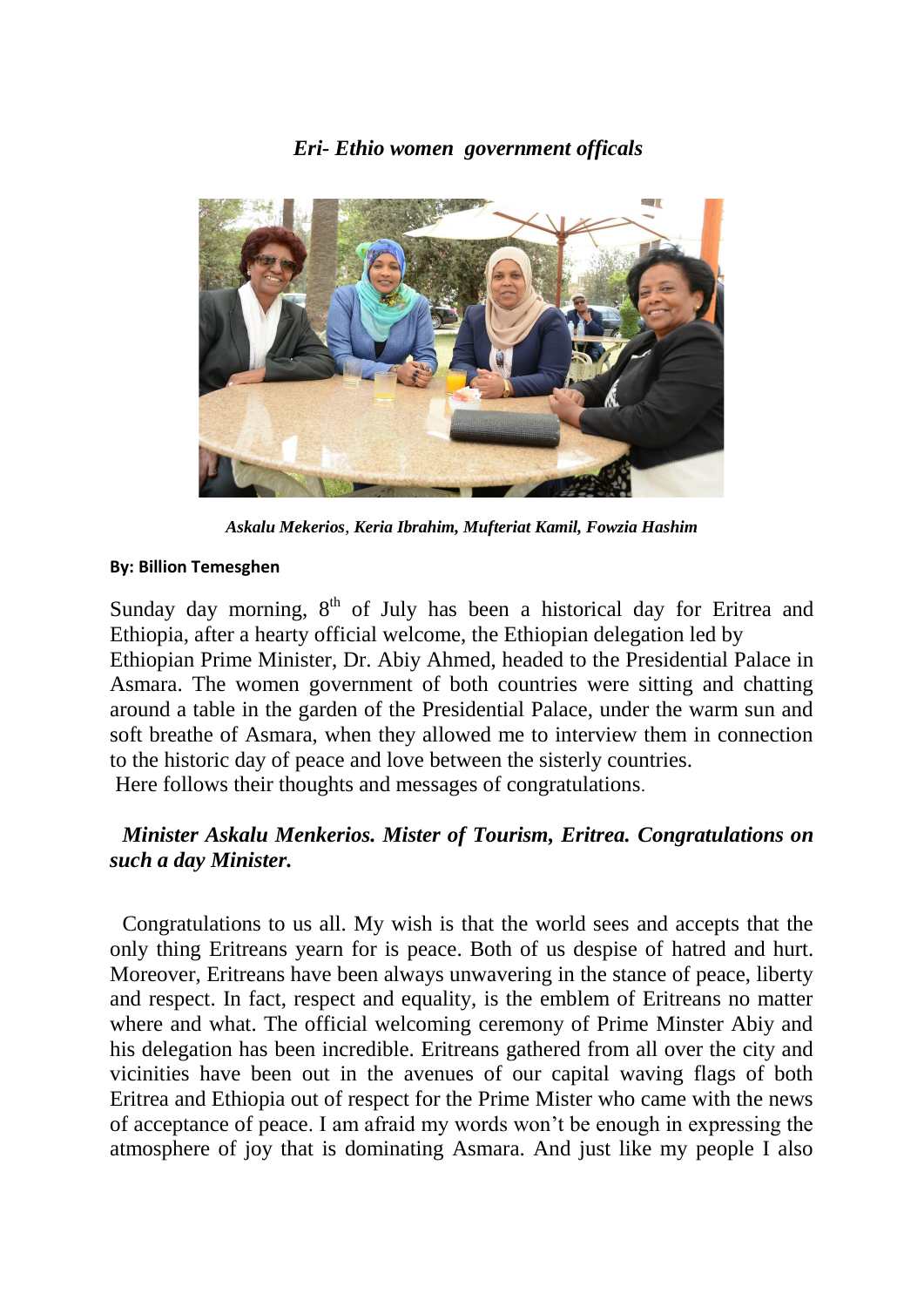want to sincerely welcome our Ethiopian counterparts, our dear brothers and sisters.

*Like you said, Minister, peace, liberty and respect have been notions extremely dear to the people of Eritrea. So much so, that heavy prices have been made in order to attain and sustain them. You were a young freedom fighter and later on advanced to several political posts… from a young enthusiast ready to die for freedom alongside thousands of young Eritreans to a political figure… You have seen it all. What is the journey of Eritreans towards peace?* 

I am an Eritrean. I never did anything more than any other Eritrean. Being Eritrean is a duty we all fulfill to the maximum of our human capacity. And so did I. It gives me utmost pleasure to have walked the journey "towards peace", as you call it. Eritreans never wanted war and destruction. Our forefathers have held great history in being adamant for our country's Independence and our people's unity foreseeing any diversities. For sovereignty Eritrean forefathers turned even to the UN. Many called the Eritrean armed struggle for Independence a rebellion against the federation. But it was not. It was a unique humanitarian revolution in which Eritreans fought for principles of freedom, equality and respect. However, Eritrea has been a victim of foreign policies and mockeries to our own identity. The armed struggle for Independence and, later on, for sovereignty are instances that demonstrate Eritrean resilience. I hope "resilience" fits to be the answer of the question you just asked me.

Congratulations to the Eritrean and Ethiopian people. I hope we jointly move forward on a new chapter of long-lasting love and understanding. The last twenty years have greatly harmed the Eritrean people and now what I am wishing most for is peace of mind, especially to Eritrean youth. These young men and women who welcomed the Ethiopian delegation today, were children of five to six years old when Eritrea was first liberated. We promised them peace and freedom when we thought it was over in 1991.Instead, they had to answer the call of National Sovereignty selflessly giving their youth and lives. But now I believe it is really over. I want to dearly thank the Eritrean youth for serving its people through better and worst with altruistic love. And I wish for them a stable and bright future so they can lead their lives to their desires. Eritrea and Eritreans are lucky to have a youth as rare as ours. Congratulations!

#### *Mrs. Keria Ibrahim. Speaker of the House of Federation, Ethiopia. Welcome to Eritrea. Do you feel at home?*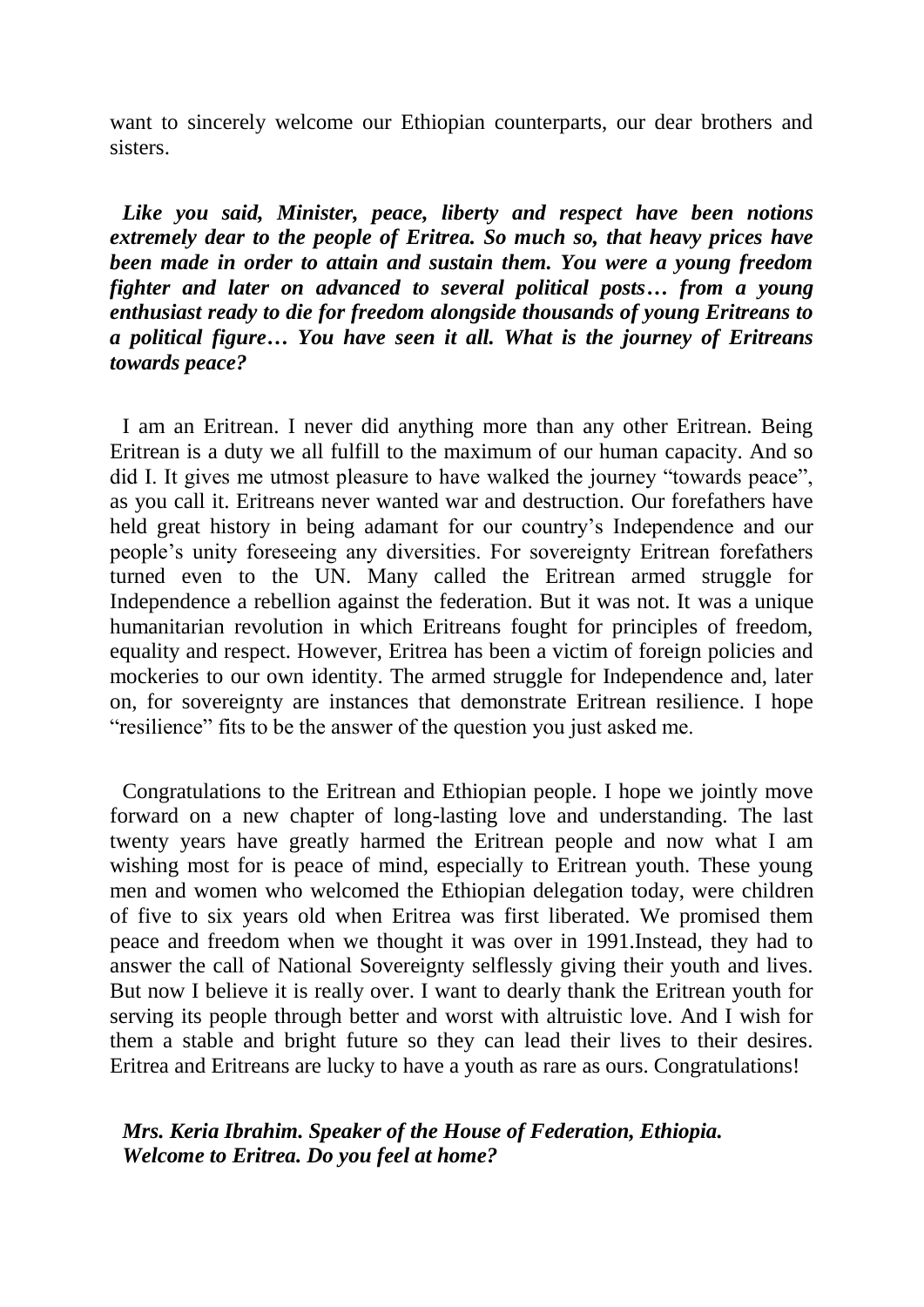I feel very welcome and extremely grateful to be here in Eritrea in the warmth of our Eritrean brothers and sisters. The longing and desire for love were truly reflected in the way Eritreans greeted us today. I didn't expect every Eritrean in Asmara to be out in the streets to greet us. I knew Eritrea's culture is welcoming but to actually be at the receiving end of such honor feels different. Thank you for welcoming us with such honor. It has been emotional since the minute we landed. People run alongside the motorcade we were in for more than ten kilometers. Both sides of the avenues were packed. Praise and ovations came from every corner and I am speechless. All I can say is 'thank you'.

#### *Your Excellency, since the Prime Minister's answer for peace, what have been the sentiments of the Ethiopian people as regards to the peace signing agreement which has brought us all together on this historic day?*

Today's event has taught me, us, that the people of Eritrea and Ethiopia shouldn't be separated. There is so much love amongst them. Today is a remarkable day. The welcome we received today shows that the Eritrean people has been eagerly looking forward to this day. And the reaction of the Ethiopian people to Prime Minister, Abiy Admed's news of readiness to peace agreements was also emotional. Therefore these two people shouldn't have been even separated for ten minutes let alone twenty years. We learned that the outcome of twenty years long segregation was a big mistake and that the war was a huge mistake that required heavy and heartbreaking prices from both the Eritrean and Ethiopian people. There is no good that comes from war and hatred. H.E Prime Minister Abiy Ahmed's stance on this has brightened the hearts of Ethiopians and the willingness of Eritrea, followed by the invitation of H.E President Isaias Afwerki, has made this day possible. My wishes of growth, peace and stability go to the brotherly people of Eritrea and Ethiopia.

### *Minster Fowzia Hashim. Minister of Justice, Eritrea. How do you feel about being part of this historic day in the history of Eritrea and Ethiopia?*

Similar to what my colleagues have been saying, I am, too, exceedingly happy and proud to be witnessing a day we Eritreans have been awaiting for long. I believe households were empty this morning. From the airport to the center of the city there wasn't a spot that wasn't crowded. And such a day seemed so far not long ago due to interference of all kinds that prevented Eritrea from full filling its ambitions of self-drive, development and regional harmony.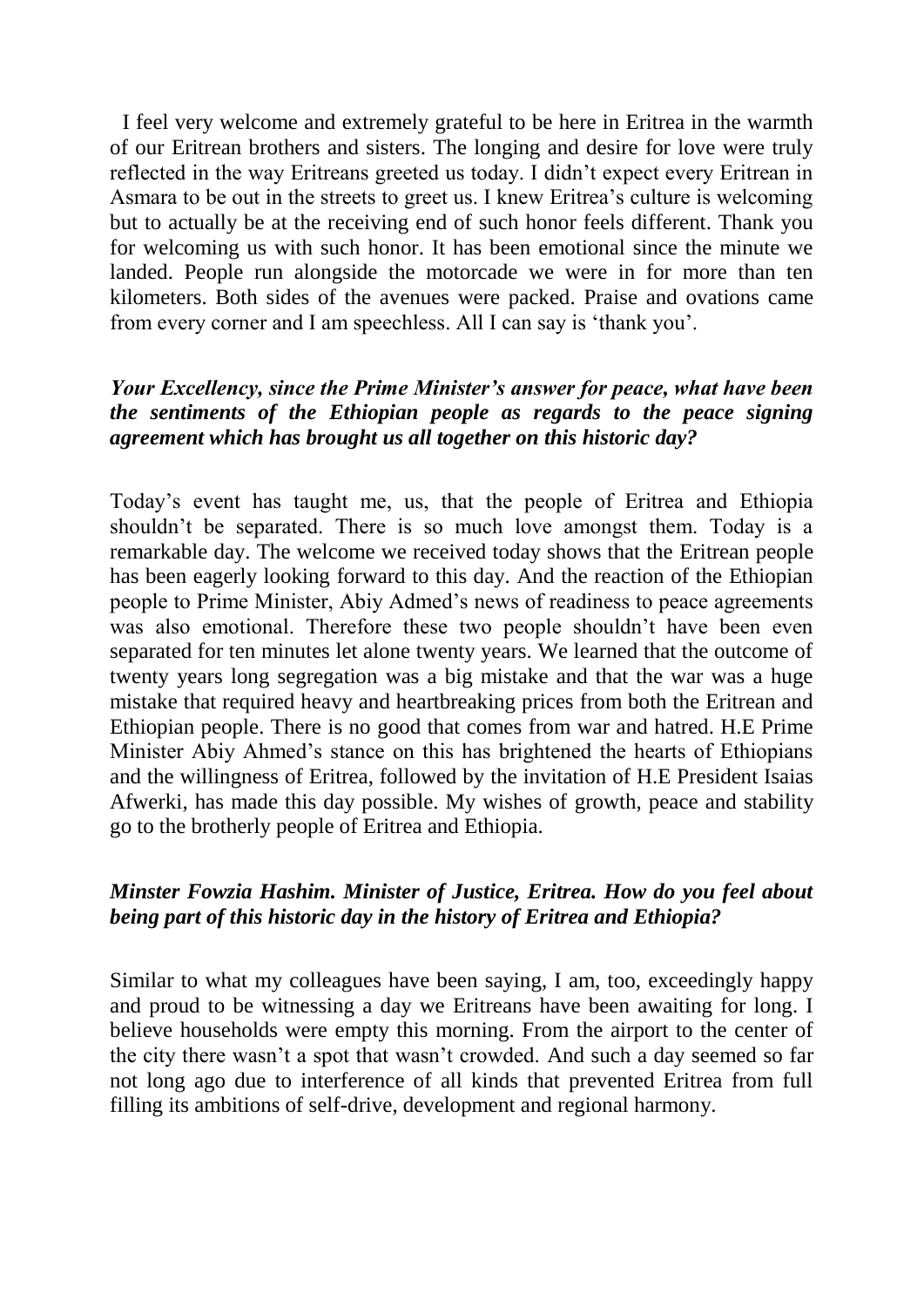### *Speaking on grounds of lawful directives, how would you explain the Eritrean people's awareness on the conflict between Ethiopia and Eritrea?*

The uncalled for "interferences" witnessed as the conflicts between Ethiopia and Eritrea evolved were secondary agents that created a gap of segregation between the two countries. Had there been integrity and respect of mutual principles and agendas, maybe, it wouldn't have taken twenty years for these people to reunite again. However, things have turned for a better future now. With mutual consideration and esteem, I am, like all Eritreans, certain that both countries will console each other in a future of shared compassion and brotherhood.

If I am to tell you about law's awareness and practices, I am to appreciate the Eritrean community for owning great knowledge of law and its practices. It is incontestable truth that our forefathers understood their lawful right of self-rule on their lawful proper land and fought for it for the people to live in it in harmony beyond any cultural and religious differences. Close to two centuries later, now, still the awareness is there and self-control to abide by law is unparalleled.

I hope the future of Eritrea and Ethiopia brings stability to the Horn of Africa. There is a lesson for young Eritreans to learn from their forefathers and mothers.

# *Ms. Mufteriat Kamil, Speaker of the House of Peoples' Representative, Ethiopia. Welcome to Eritrea.* C*an you say something about this historic day?*

It has truly been a remarkable day both for the Eritrean and the Ethiopian people. The welcoming ceremony we were received by today shows the respect the Eritrean people have for the Ethiopian people. Being part of such regard makes me feel proud to have such loving neighbors. The Ethiopian Prime Minister, H.E Dr. Abiy Ahmed, has been looking forward to this day and the response of Eritrea's President, H.E Isaias Afwerki, has welcomed it sincerely. And so here we are today representing message of love from the Ethiopian people, which has been received with utmost respect by the Eritrean people. My experience today in Eritrea has been exceptional and exceedingly unique.

# *From your point of view what does the future look like for the people of Eritrea and Ethiopia?*

These two people are people that love each other. The suffering that came out of these past years has hurt them greatly. I am most certain that our leaders' talks and desires for love and peace will lead both of the people to economic and social development. Our future will be of peace, growth and democracy.